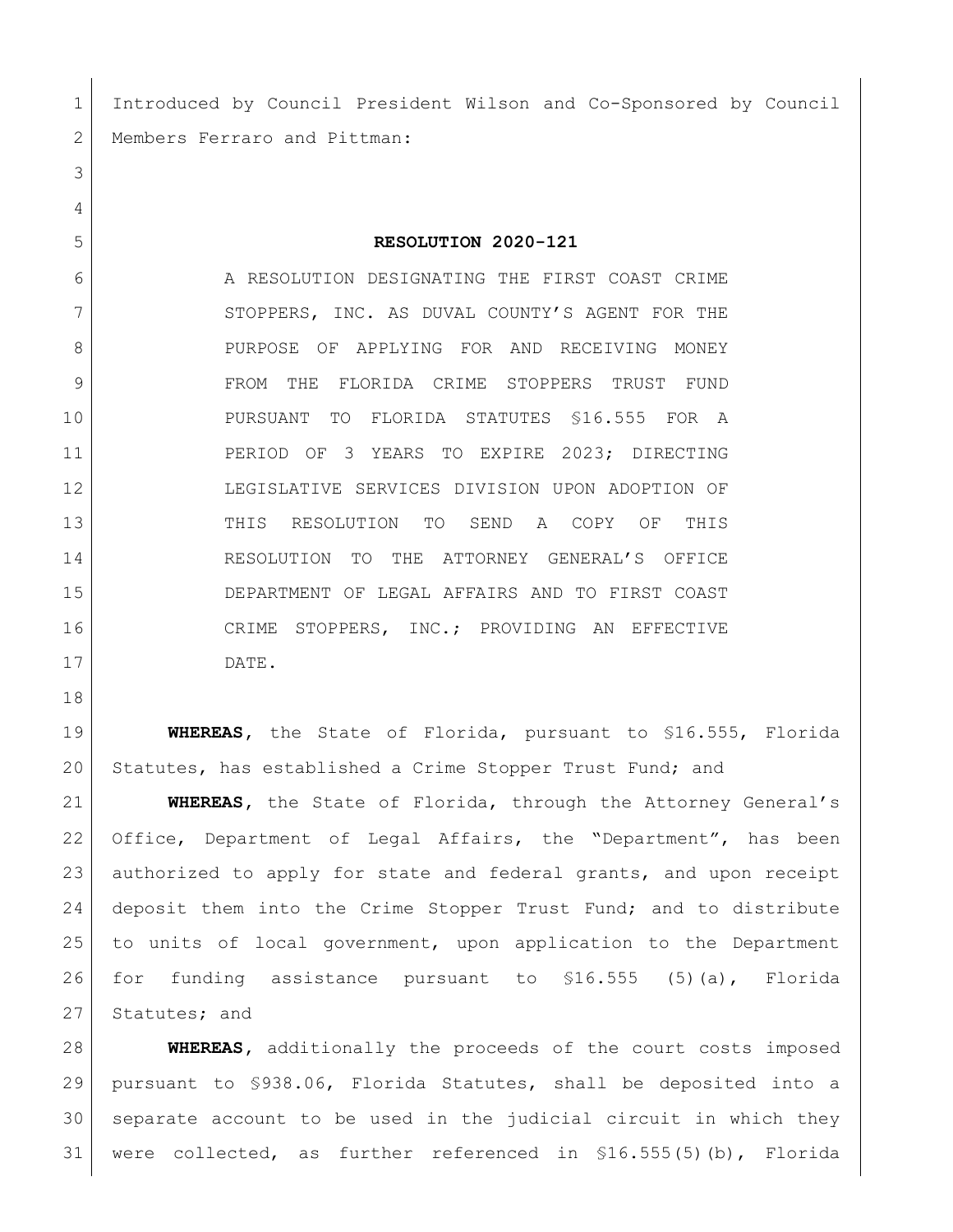1 Statutes; and

 **WHEREAS,** any county may apply to the department for a grant from the funds collected in the judicial circuit in which the County is located, however a grant may be awarded only to counties which are served by an official member of the Florida Association of Crime Stoppers, and may only be used to support Crime Stoppers and their programs. Only one such official member shall be eligible 8 for support within any county; and

 **WHEREAS,** First Coast Crime Stoppers, Inc. is the one and only official member of the Florida Association of Crime Stoppers in the fourth judicial circuit serving Duval, Nassau, Baker, Bradford, 12 Clay and Union Counties; and

**WHEREAS**, Council finds designating First Coast Crime Stoppers, Inc. as the agent for Duval County to be a just and proper action 15 to take; now therefore

**BE IT RESOLVED** by the Council of the City of Jacksonville:

 **Section 1. First Coast Crime Stoppers, Inc. Duval County Agent.** The City of Jacksonville hereby endorses the efforts of First Coast Crime Stoppers, Inc. and designates First Coast Crime Stoppers, Inc. the authorized agent for Duval County for the purpose of applying to and receiving funds from the state Crime 22 Stoppers Trust Fund pursuant to  $$16.555$  (5)(a) and (5)(b), Florida 23 Statutes, for a period of three years to expire 2023.

 **Section 2. Directive to Circulate.** The City Council's Legislative Services Division upon adoption of this resolution is hereby directed to provide a copy of this resolution to the Attorney General's Office, Department of Legal Affairs, and to 28 First Coast Crime Stoppers, Inc.

 **Section 3. Effective Date.** This Resolution shall become effective upon signature by the Mayor or upon becoming effective without the Mayor's signature.

 $-2 -$